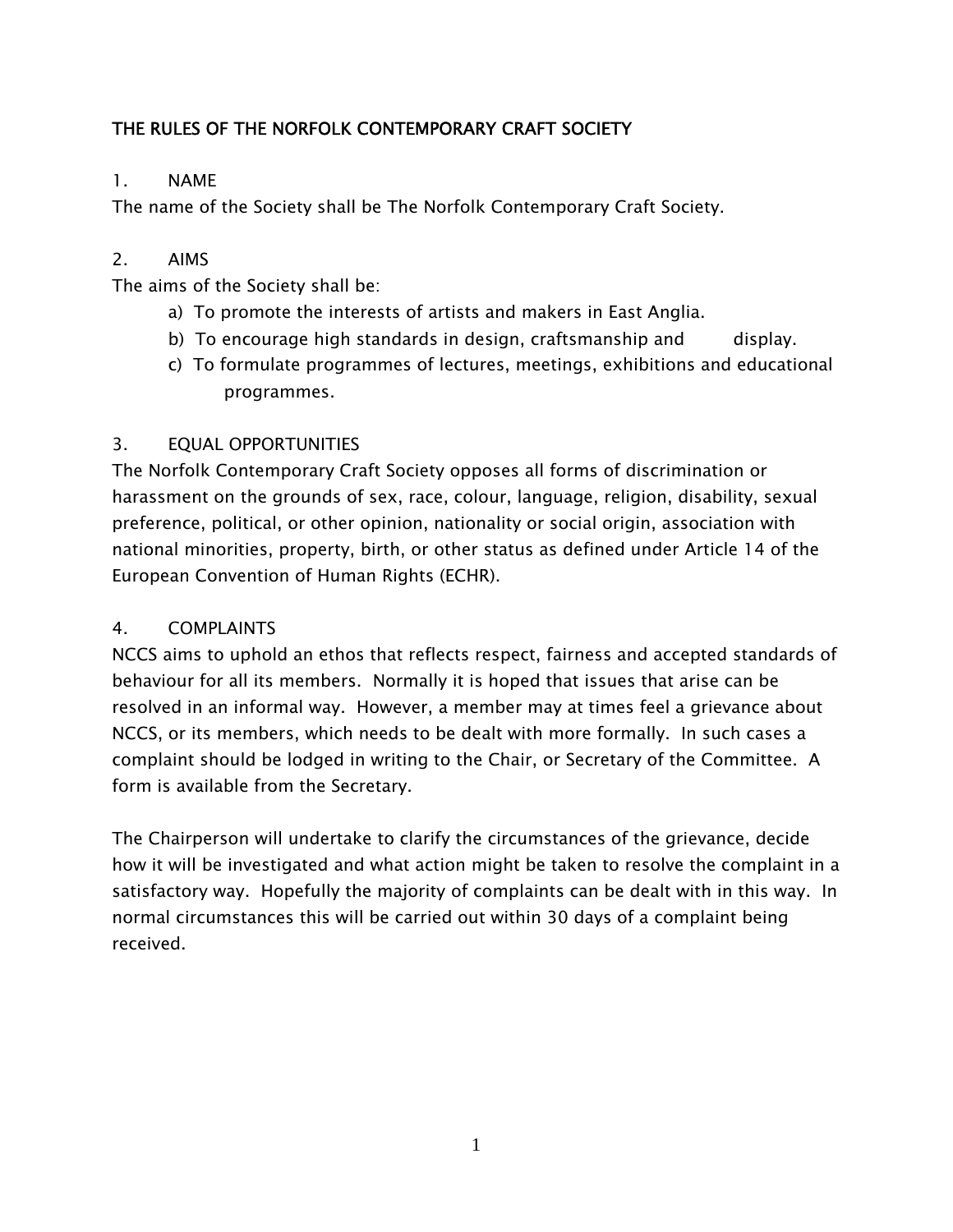## 5. MEMBERSHIP

a) Full Members – makers whose work has been passed by the Society's selection committee and who are listed in the Society's Directory.

b) Friends – those members who either have an interest in contemporary craft and/or those makers who may wish to apply for full membership.

c) On joining the Society all members consent to the NCCS Members agreement

## 6. SUBSCRIPTIONS

a) To be agreed annually at the Annual General Meeting and become due on  $1st$ October each year. (The Society's financial year shall run from 1st October until 30th September).

b) Any member or friend who shall fail to pay within two months of receipt of the renewal notice shall be sent a reminder. Those members or friends who fail to pay within one month of receipt of the reminder shall automatically cease to be a member or friend of the Society. The member or friend thereupon will have to apply for re-admission.

## 7. RESIGNATION

a) Any member or friend shall cease to be a member, or friend if he/she notifies the Secretary of his/her resignation, in writing.

b) A member or friend whose subscription is more than three months in arrears shall be deemed to have resigned.

## 8. THE COMMITTEE

a) The Committee shall consist of the Chairman, Secretary, Treasurer and seven elected members.

b) The Committee shall have the power to co-opt members and friends to the Committee from time to time.

c) The Committee members shall be proposed, seconded and elected by a vote at each AGM. They shall remain in office until their successors are elected at the next AGM. Any vacancy occurring by resignation or otherwise may be filled by

the Committee. Retiring members shall be eligible for re-election.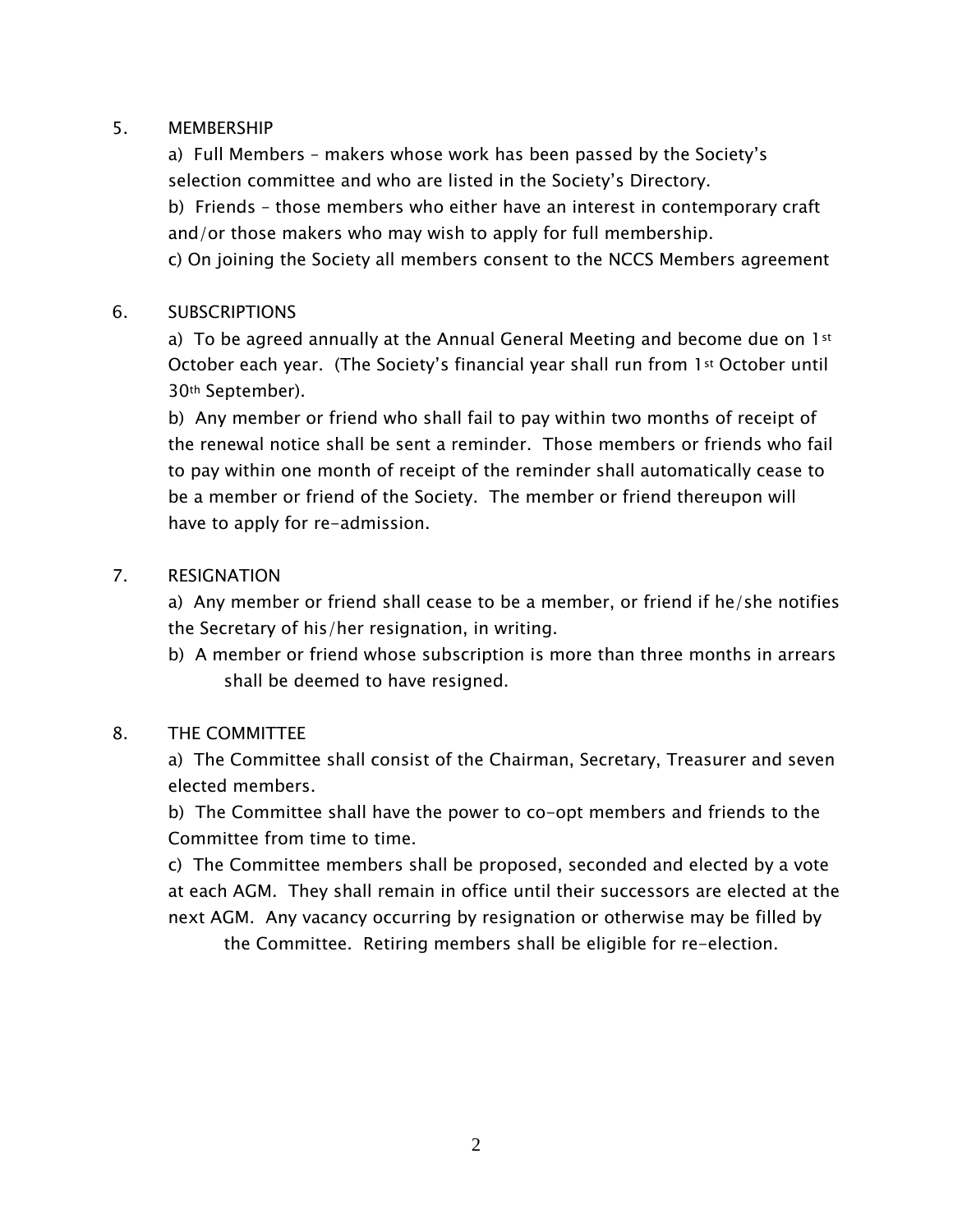## 9. COMMITTEE MEETINGS

a) Committee meetings shall be held at least once every three months and the quorum of the Committee shall be five members.

b) The Secretary shall give the Committee members not less than 14 days notice of the date, time and venue of the meeting and each member shall be sent the minutes of the previous meeting and agenda for the forthcoming meeting.

c) Decisions of the Committee shall be made by a simple majority and in the event of equality of votes the Chairman shall have the casting vote.

d) The Committee shall have the power to appoint sub-committees and may delegate such powers to them as they see fit. All sub-committees shall report to the Committee and shall conduct their business in accordance with the Committee's direction.

## 10. ANNUAL GENERAL MEETING

The Society's Annual General Meeting shall be held each year not later than June to transact the following business:

a) To receive the Chairman's report of the activities of the Society during the previous year.

b) To receive and consider the accounts of the Society and the Auditor's report on the accounts and the Treasurer's report as to the financial position of the Society.

c) To remove and/or elect the Auditor and/or confirm that he/she remain in office.

d) To elect the Chairman and other members of the Committee.

### 11. SPECIAL GENERAL MEETINGS

A Special General Meeting may be called at any time by the Committee and shall be called within 28 days of a requisition in writing signed by not less than eight members and/or friends stating the purpose for which the meeting is required and the resolutions proposed.

### 12. PROCEDURE AT THE ANNUAL AND SPECIAL GENERAL MEETINGS

a) The Secretary shall send to each member and friend at his/her last known address written notice of the date of the General Meeting together with the resolutions to be proposed (if any) at least 21 days before the meeting. b) The quorum for the Annual and Special General Meetings shall be 10 members and/or friends.